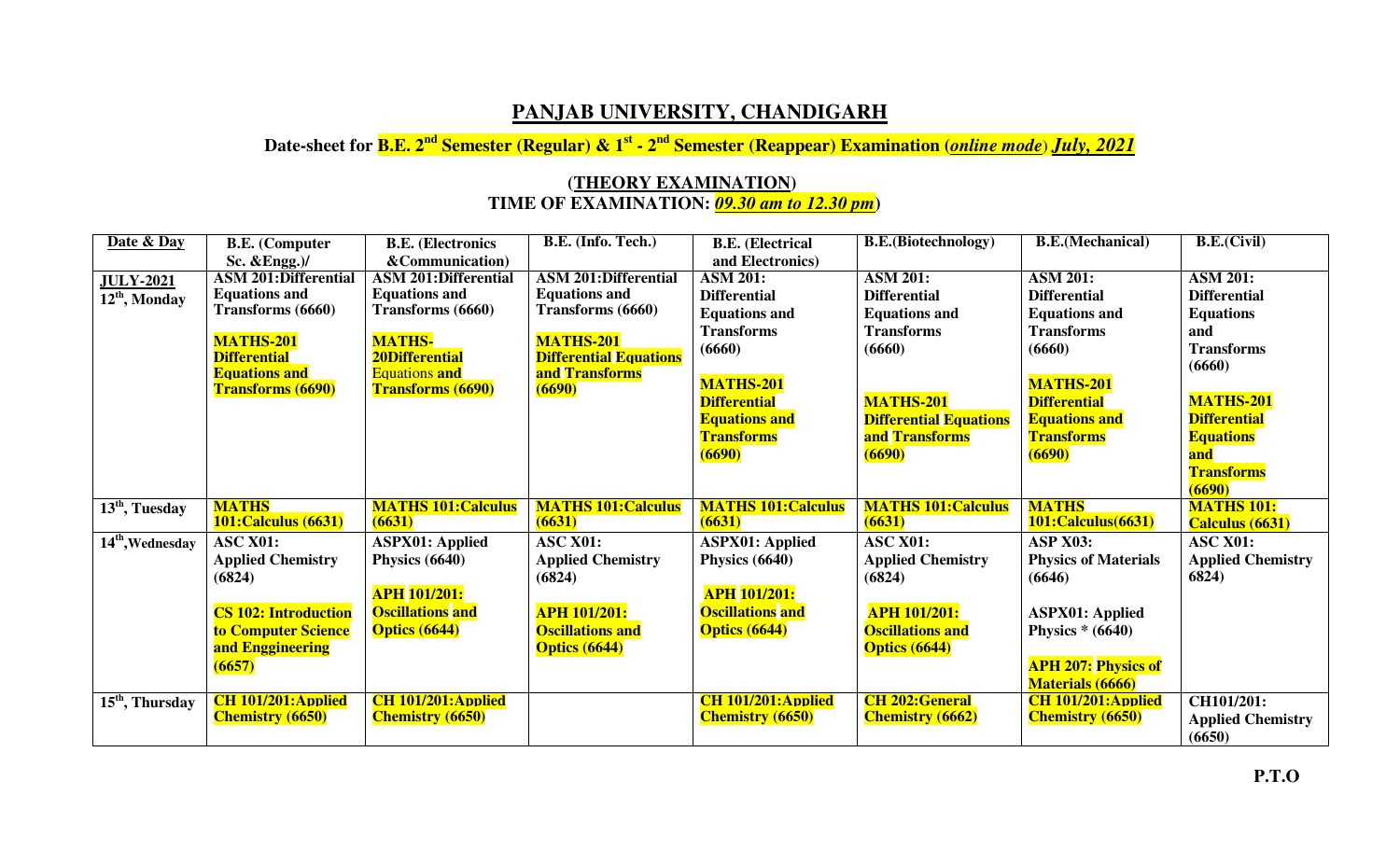| <b>JULY-2021</b>           | <b>HSMC X01:</b>             | <b>HSMC X01:</b>                            | HSMC X01:                 | <b>ESC X01:</b>               | <b>ESC X01:</b>             | <b>ESC X04:</b>            | <b>CIV 201:</b>        |
|----------------------------|------------------------------|---------------------------------------------|---------------------------|-------------------------------|-----------------------------|----------------------------|------------------------|
| 16 <sup>th,</sup> Friday   | <b>Professional</b>          | <b>Professional</b>                         | Professional              | Programming for               | Programming for             | Engg.                      | <b>Building</b>        |
|                            | Communication                | Communication                               | Communication             | Problem Solving               | Problem Solving             | <b>Graphics</b>            | <b>Materials</b>       |
|                            | (6825)                       | (6825)                                      | (6825)                    | (6822)                        | (6822)                      | (6670)                     | and Const-             |
|                            |                              | <b>HSS 102/202:</b>                         |                           |                               |                             |                            | ruction                |
|                            | <b>HSS 102/202</b>           | <b>Communi-</b>                             | <b>HSS 102/202:</b>       | <b>HSS 102/202:</b>           | <b>HSS 102/202:</b>         | <b>HSS</b> 102/202:        | <b>Theory</b>          |
|                            | <b>Communication</b>         | cation Skills                               | <b>Communication</b>      | <b>Communication</b>          | <b>Communication</b>        | <b>Communi-</b>            | (6673)                 |
|                            | <b>Skills (6661)</b>         | (6661)                                      | <b>Skills (6661)</b>      | <b>Skills</b> (6661)          | <b>Skills (6661)</b>        | cation Skills              |                        |
|                            |                              |                                             |                           |                               |                             | (6661)                     |                        |
| 19 <sup>th</sup> , Monday  | CSC 201:Object               | <b>EC 203: Digital Design</b>               | <b>ITC 201:</b>           | <b>EEEC 201:Basic</b>         | <b>ESBT 201:Basic</b>       | <b>MEC 201: Rigid Body</b> | $\overline{C}$ IV 202: |
|                            | <b>Oriented</b>              | (6682)                                      | <b>Object Oriented</b>    | <b>Electrical Engineering</b> | Biotechnology (6663)        | Dynamics (6828)            | <b>Fluid mechanics</b> |
|                            | Programming 6678)            |                                             | <b>Programming</b>        | (6829)                        |                             |                            | (6674)                 |
|                            |                              | <b>EC</b> 203: Digital                      | using $C++ (6830)$        |                               | <b>BIO 201:Basic</b>        | <b>ME 201: Engg</b>        |                        |
|                            | CS 203: Digital              | <b>Design (6682)</b>                        |                           | <b>EE-E101:Basic</b>          | <b>Biotechnology</b> (6667) | <b>Mechanics-II (6669)</b> |                        |
|                            | <b>Electronics and Logic</b> |                                             | <b>IT 201:Object</b>      | <b>Electrical Engineering</b> |                             |                            |                        |
|                            | <b>Design (6677)</b>         |                                             | <b>Oriented</b>           | (6659)                        |                             |                            |                        |
|                            |                              |                                             | <b>Programming</b>        |                               |                             |                            |                        |
|                            |                              |                                             | using                     |                               |                             |                            |                        |
|                            |                              |                                             | $C++(6676)$               |                               |                             |                            |                        |
| 20 <sup>th</sup> , Tuesday | <b>HSS 101/201: Ethics</b>   | <b>HSS 101/201: Ethics</b>                  | <b>HSS 101/201:</b>       | <b>HSS 101/201:</b>           | <b>HSS 101/201: Ethics</b>  | <b>HSS 101/201:</b>        |                        |
|                            | and Self awareness           | and Self                                    | <b>Ethics and Self</b>    | <b>Ethics and Self</b>        | and Self                    | <b>Ethics and Self</b>     |                        |
|                            | (6665)                       | awareness <sup>(6665)</sup>                 | awareness(6665)           | awareness(6665)               | awareness(6665)             | awareness(6665)            |                        |
| $22nd$ , Thursday          | <b>CSC 202:</b>              | EC<br>204: Electrical                       | <b>ESC X08: Basic</b>     | <b>EC-102:Introduction</b>    | <b>ESBT 202:</b>            | <b>ESC X05:Basics of</b>   | <b>ESC</b>             |
|                            | <b>Introduction to</b>       | <b>Science (6681)</b>                       | <b>Information Theory</b> | to Electronics (6658)         | <b>Fundamentals of</b>      | <b>Electrical and</b>      | 07: Engineering        |
|                            | <b>Computer Science</b>      |                                             | and Communication         |                               | <b>Biotechnology and</b>    | <b>Electronics</b>         | Mechanics (6823)       |
|                            | (6826)                       | <b>EC</b> 204: Electrical<br>science (6681) | (6821)                    |                               | Bioengineering (6664)       | <b>Engineering (6648)</b>  |                        |
|                            |                              |                                             |                           |                               |                             | <b>ME 204: Computer</b>    |                        |
|                            |                              |                                             |                           |                               |                             | <b>Programming</b> (Matla  |                        |
|                            |                              |                                             |                           |                               |                             | <b>b</b> Programming for   |                        |
|                            |                              |                                             |                           |                               |                             | <b>Engineers</b> ) (6671)  |                        |